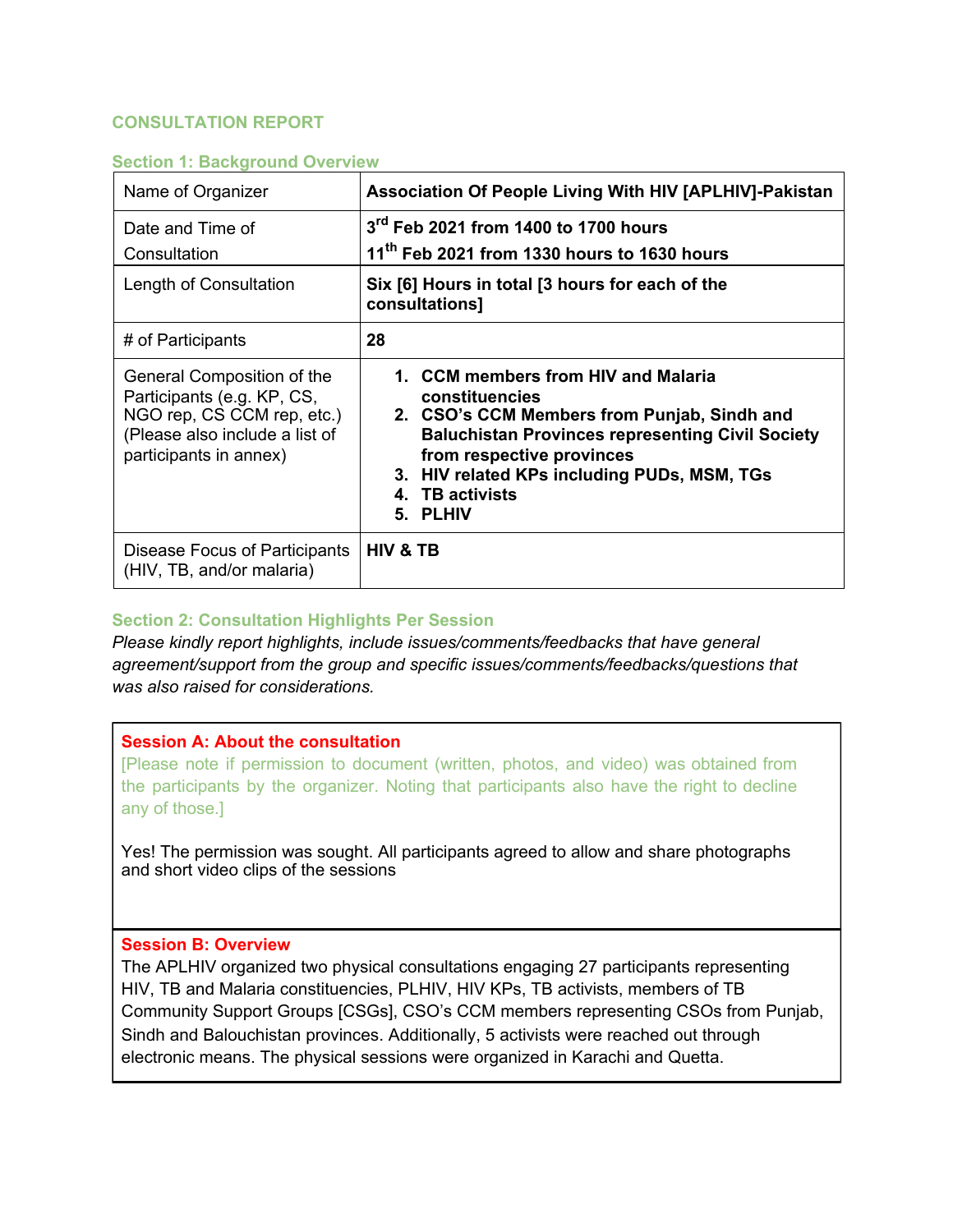The participants were amicably introduced and oriented about the aims and objectives of the consultations.

Supporting material and Power Point Presentations shared by the APCASO were used during the consultative process.

National Coordinator facilitated the consultations whereas Deputy National Coordinator was assigned the responsibility to shoot the photos, video clips and take the notes.

After thorough orientation of the consultation position statement was read to the participants and specific questions given to the participants to provide their feedback

The participants were divided into groups for detailed consultations and providing the feedback

Each group made the presentations of key points as result of discussions.

Based on the key points the report has been developed.

## **Session C: The Draft A-P statement**

Already available with APCASO

## **Session D/E: Thematic Discussions**

THEME #1: "We want the Global Fund to put the money where its mouth is on CRG and CSS" The thematic area was discussed and key points developed which included following: -

- 1. There is a dire need that GF develops a mechanism where the strategy is implemented at the country level in true spirit. Only writing and making the commitments is not sufficient. There is a dire need that all civil society organizations, communities and community based organizations and their systems are strengthened from within resources allocated. The country implementers [PRs] must have indicators in their respective PFs.
- 2. Community based monitoring should be part and parcel of each of the grant at the country levels to ensure a system of feedback from grassroots level. This can also establish a direct link among GF and communities. This will provide a direct reflection of community prospective from the grassroots level. Some mechanism at regional level [AP] may also be developed to ensure this.
- 3. The HIV constituency thinks that more focus has gone on prevention and testing limiting the PLHIV [only to get treatment] and their role. It is important that engagement of PLHIV in a meaningful manner needs to be strengthened during all the processes from consultation to implementation. PLHIV national networks should be strengthened and used to provide oversight.
- 4. To ensure broader engagement of Communities and CSOs, respective CCMs need to be strengthened. CCM needs to be taken out of government influence and be independent in decision making. Some mechanism at the regional level can be developed to ensure this.
- 5. Legitimate community based organizations must be promoted and strengthened.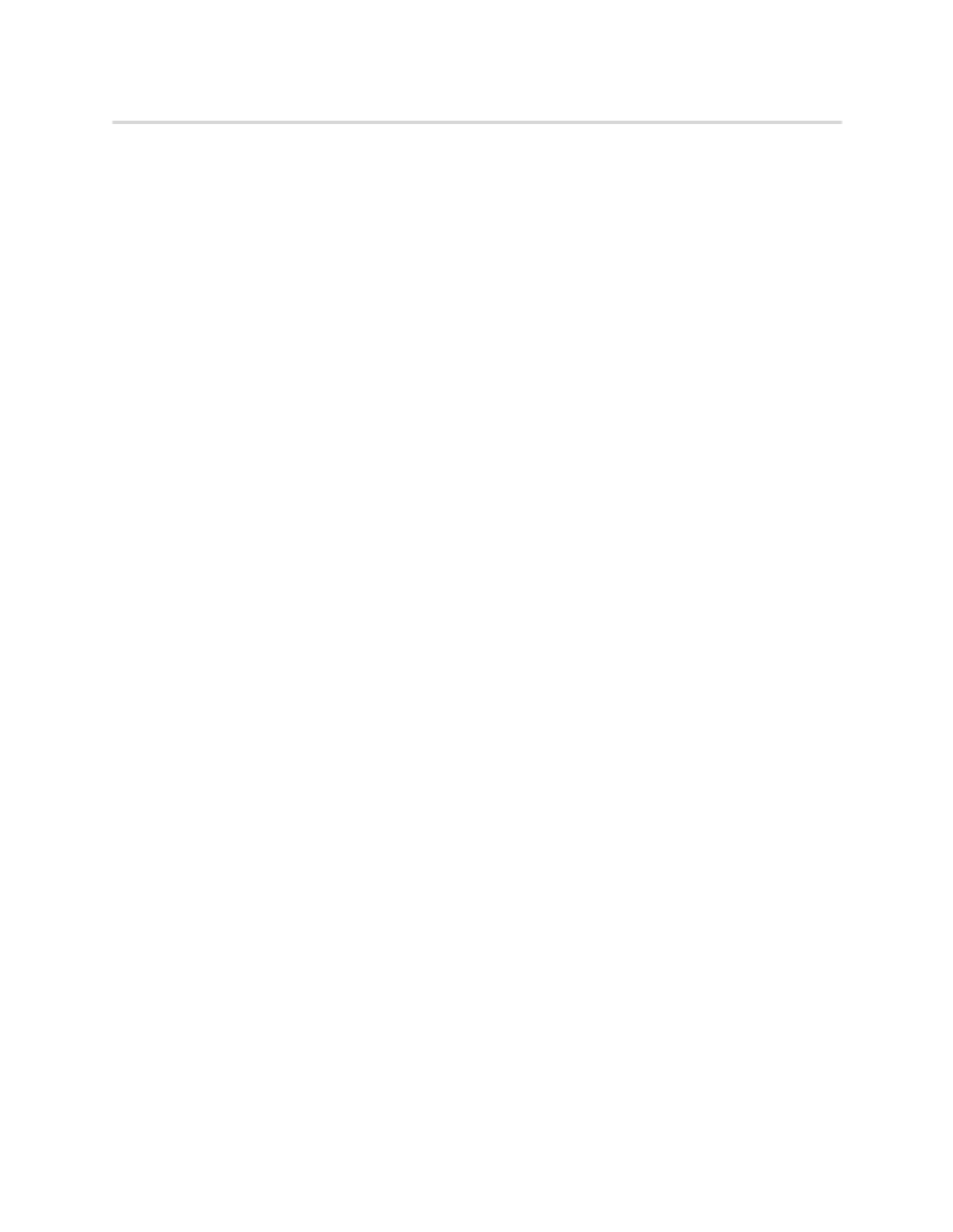- 6. GF must influence the country during grant making to ease up the restrictions imposed on CSOs, NGOs, and CBOs working for three diseases.
- 7. TB and Malaria constituencies needs to be encouraged to replicate the activism of HIV in their respective disease response.
- 8. The needs of women folk including young girls infected by HIV in particular and TB and Malaria in general must be reflected clearly in Funding Requests and addressed in the grants. All the grants need to follow Human Based approach leaving non one behind.
- 9. To ensure accessibility by all to health services without any stigma and discrimination DSD approach needs to be followed with clear role of PLWDs, Civil Society and communities. The communities, PLWDs and CS needs to be strengthened to play its role in this regard.
- 10. GF through its strategy must influence the countries to ensure availability of domestic resources for CSS.
- 11. National networks need to be strengthen, widen and linked with stakeholders. GF must pay special attention in strengthening national networks through its grants.

THEME #2: "We want the Global Fund to effectively fulfill its mandate on HIV, TB and malaria, first and foremost."

The discussions under this thematic area resulted in developing some of the key recommendations which includes: -

- 1. The GF needs to focus that how the successes will be sustain after and when the GF makes an exit from the countries on becoming no more eligible for GF support. This is in particular reference with continuation of life-ling HIV treatment.
- 2. With evolving diseases there is dire need to develop the guidelines, protocols and tools in close consultations with relevant key stakeholders including the communities and civil society to ensure that changing needs are adequately addressed.
- 3. The communities and civil society must have easy access to such guidelines, protocols and tools.
- 4. With changing needs, there is a dire need to look forward for innovative prevention, diagnostics techniques and treatment therapies.
- 5. In case of HIV, lifelong treatment has its unique side effects on PLHIV particularly on aged PLHIV, which necessitates a focus on HIV vaccine. GF needs to invest strategically in this area. This is also relevant in case of TB as heavy doses and pill burden results in loss to follow up and non-adherence to treatment. The viable option is to ensure to invest on vaccine.
- 6. In case of HIV self-testing needs to be promoted.
- 7. The people infected by HIV and TB needs to be prioritized for COVID vaccination and for diagnostics of HCV and its treatment especially people who used drugs.
- 8. People who use drugs need to be included into service cascade [currently only injecting drugs users avail services]. This is important as the pattern of drug use remains versatile and links of this groups with other key populations puts them more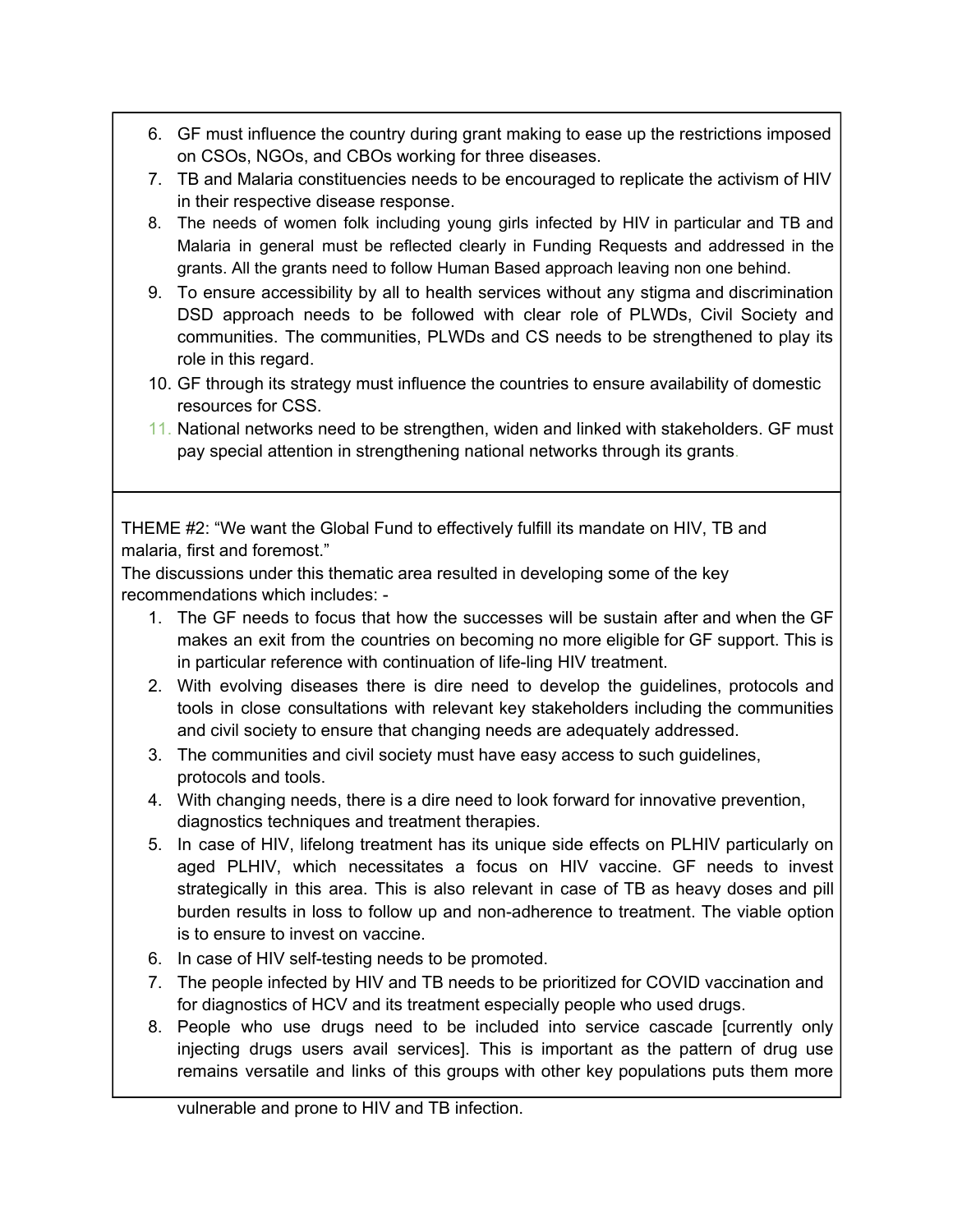# THEME #3: "We want the Global Fund to continue to put CRG and CSS approaches as cornerstones of pandemic and health emergency responses."

The key points include: -

- 1. COVID-19 has far-reaching effects on people infected by HIV and TB, which to some extend may result in jeopardizing the achievements under GF grants. Thus there is dire need to leverage the investment in HIV/COVID and TB/COVID infrastructures.
- 2. The GF needs to influence the countries and ensure to have well planned, costed and doable contingency plans to address the pandemics like COVID-19.
- 3. The role of communities and CS needs to be clearly defined while developing such contingency plans.
- 4. Communities and CS must be strengthened to effectively make a response to pandemics.
- 5. Innovations like tele-medications needs to be promoted to ensure PLWDs are not left behind during any such pandemics.
- 6. Communities and CS needs to be capacitated to address the mental health issues of PLWDs. Data generation is need of time on mental health issue.
- 7. Co-infections like HCV are becoming leading causes of death in HIV Community thus making it more relevant for GF to invest in this area to save the achievements and save the human lives.

## THEME #4: "We want a fully resourced Global Fund."

The only proposal under this thematic area which was offered is that during replenishment the communities should be engaged, success stories from within communities should be used as

an evidence to ensure increased and sustainable resources for GF.

THEME #5: "We still want a Global Fund that is truly global - one that does not leave key vulnerable and marginalized communities behind, regardless of their income classification." The points/recommendations offered include: =

- 1. Close networking among the communities and their networks at global level to ensure that GF is influenced to serve the communities in all countries without any classification, division and discrimination.
- 2. GF needs to advocate more effectively in protecting gender equality, human rights, abolition of punitive laws that restrict access of KPs to human right based health services and sustainable role of communities in disease response.
- 3. The exit strategy of the GF must ensure continued and sustainable role of communities and PLWDs at respective country levels.
- 4. GF must over ensure strengthening the engagement of communities in all countries. The recommendations from the communities must take priority on all
- 5. Where the role of communities is missing, the GF must seek the ways and avenues to ensure promoting the role of communities.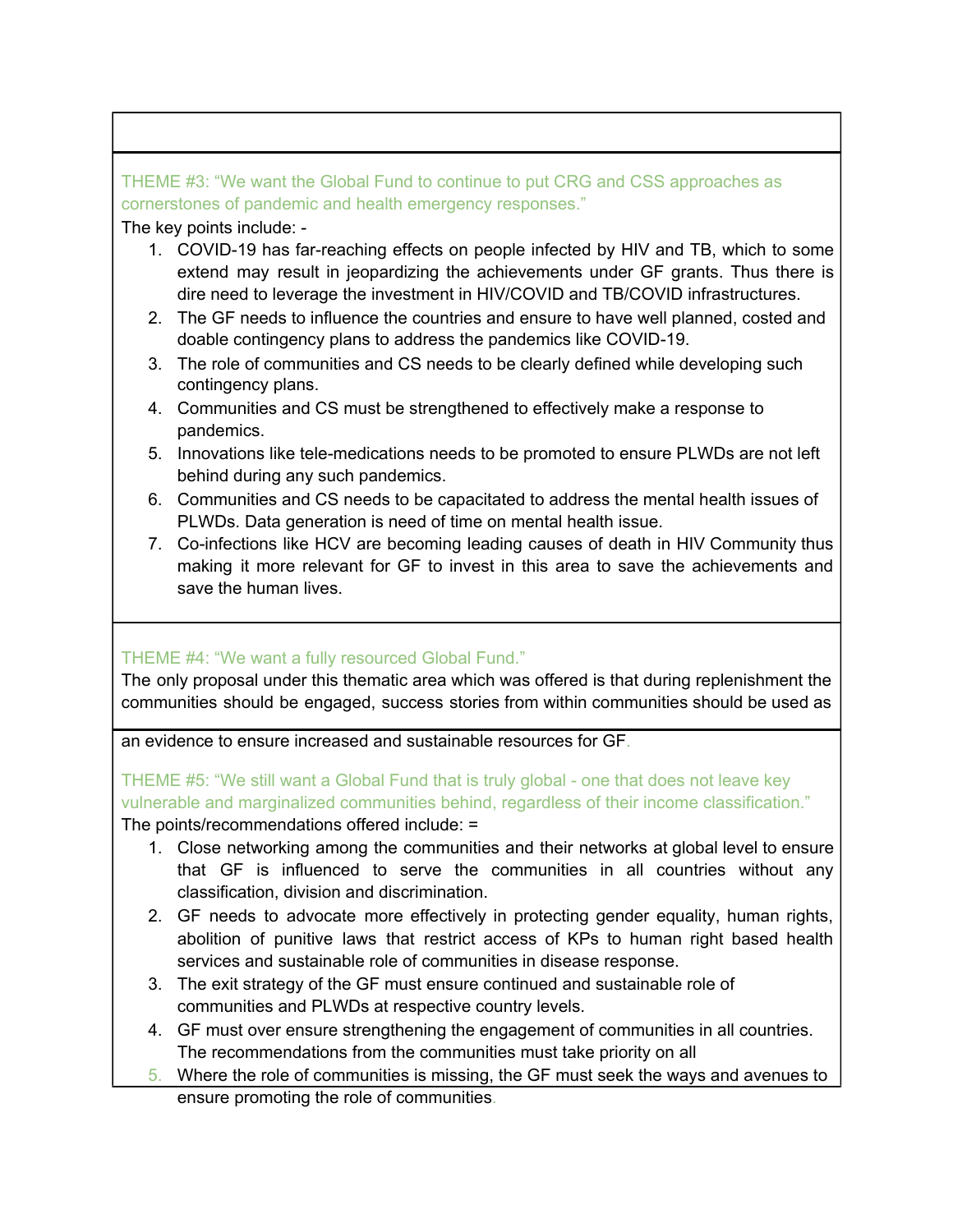## **Session F: General discussion/any other comments and feedback**

NIL

#### **Session G: What happens next. Closing and Thanks.**

The participants look forward to hear from APCASO about finalized statement to influence

post 2022 GF strategy.

#### **ANNEXES:**

**Annex 1:** Participants list/list of organization (whichever is appropriate)

- 1. Attendance Sheets attached separately
- 2. Photo documentation attached below



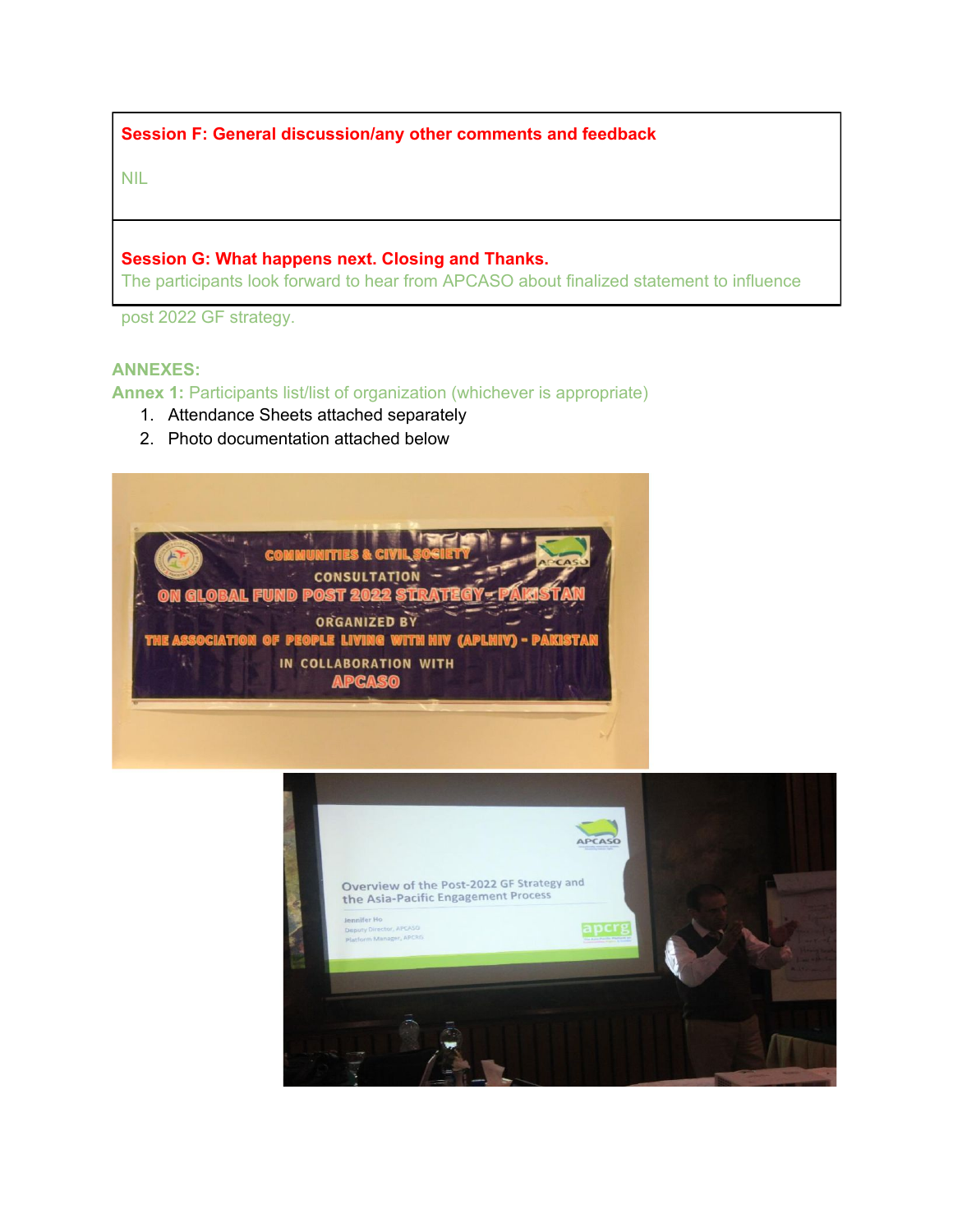



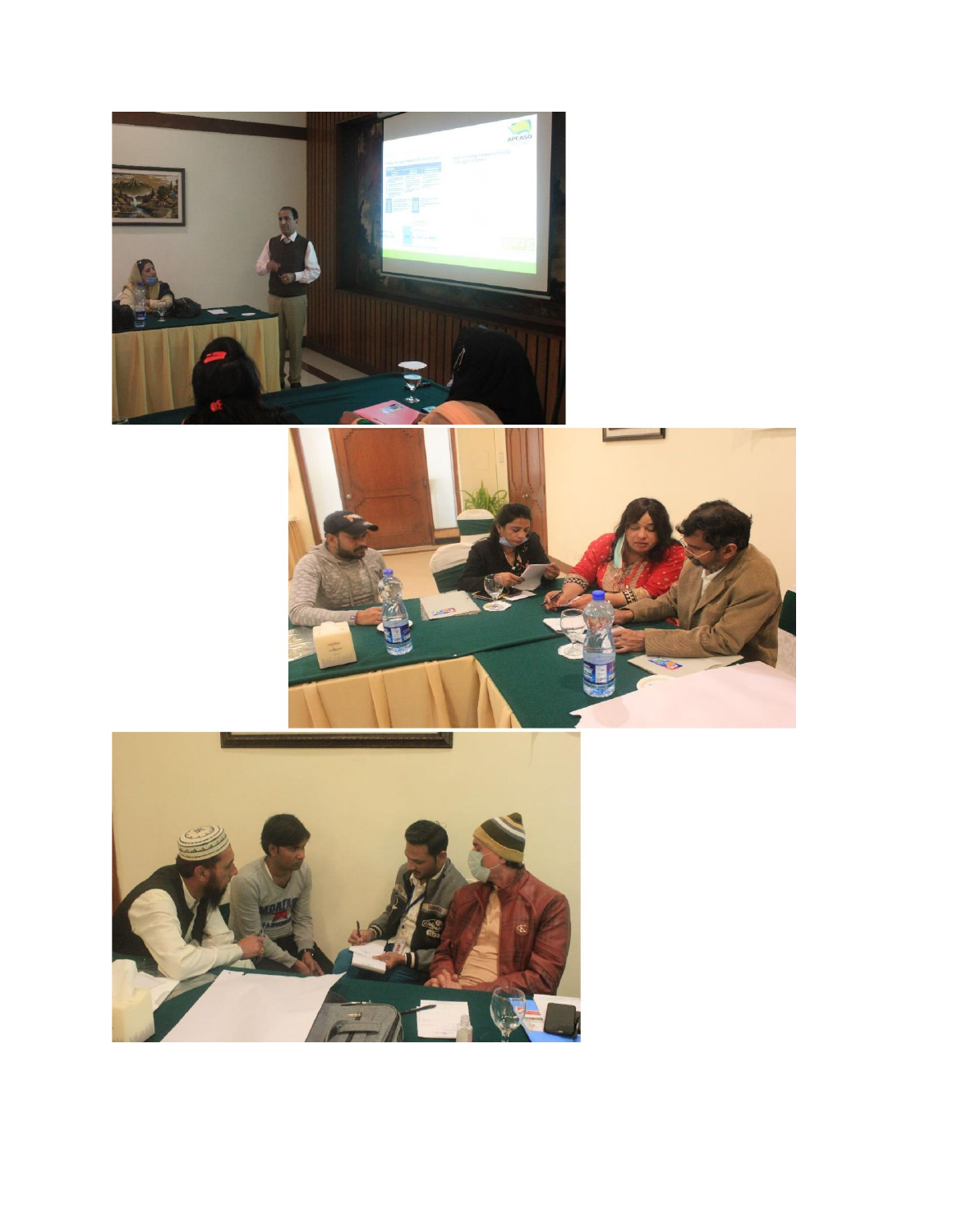